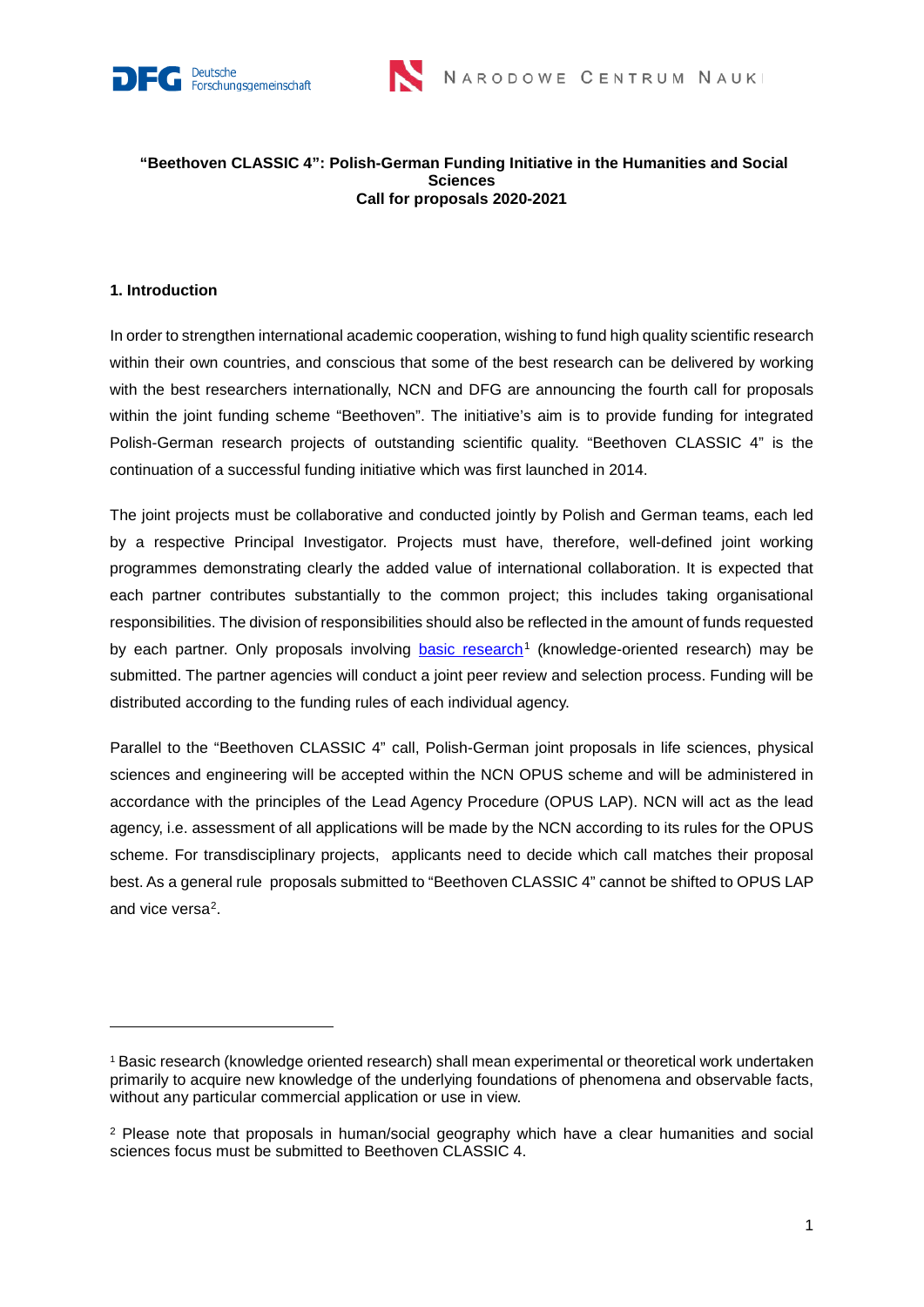



#### **2. Disciplines covered**

Researchers are invited to submit proposals in the following disciplines:

- All Humanities disciplines
- All Social Sciences disciplines<sup>[3](#page-1-0)</sup>

Applicants who are uncertain of whether their proposal would be eligible should contact the relevant agency for clarification.

# **3. Eligibility**

-

- All projects must focus on **substantive basic research and feature an integrated work programme**. Scientific infrastructure or networking activities can only be funded within projects with a substantive research focus. Purchase of the infrastructure and research equipment cannot be the main aim of the project. As stand-alone projects, infrastructure or networking projects are not eligible for funding and will be rejected.
- **All budget items must conform to the national rules** relevant for each applicant. Applicants must note that NCN and DFG retain the right to reject proposals which fail to comply with the requirements set out in the guidelines published by both agencies. If a proposal is deemed ineligible by one national agency, the joint project will also be rejected by the other agency.
- Grants that are considered state aid will be eligible on the Polish side.
- If an **application has been submitted to any other call** or funding scheme of NCN, DFG or any other funding agency, this must be clearly stated in the proposal. Please also check the respective national agency's rules regarding submission of a project to more than one scheme.
- Joint proposals (consisting of Joint Project Description and CVs of the Principal Investigators and Co-Investigators together with publication lists) must be **written in English**.
- Joint Polish-German research projects may be funded **for a period of either 24 or 36 months**.

<span id="page-1-0"></span><sup>3</sup> **DFG**: Proposals are accepted in subjects 101-113. Proposals in the subject 317-02 are accepted if they have a clear humanities and social sciences focus.

**NCN:** Proposals are accepted in subjects covered by the panels: HS1, HS2, HS3, HS4, HS5, HS6.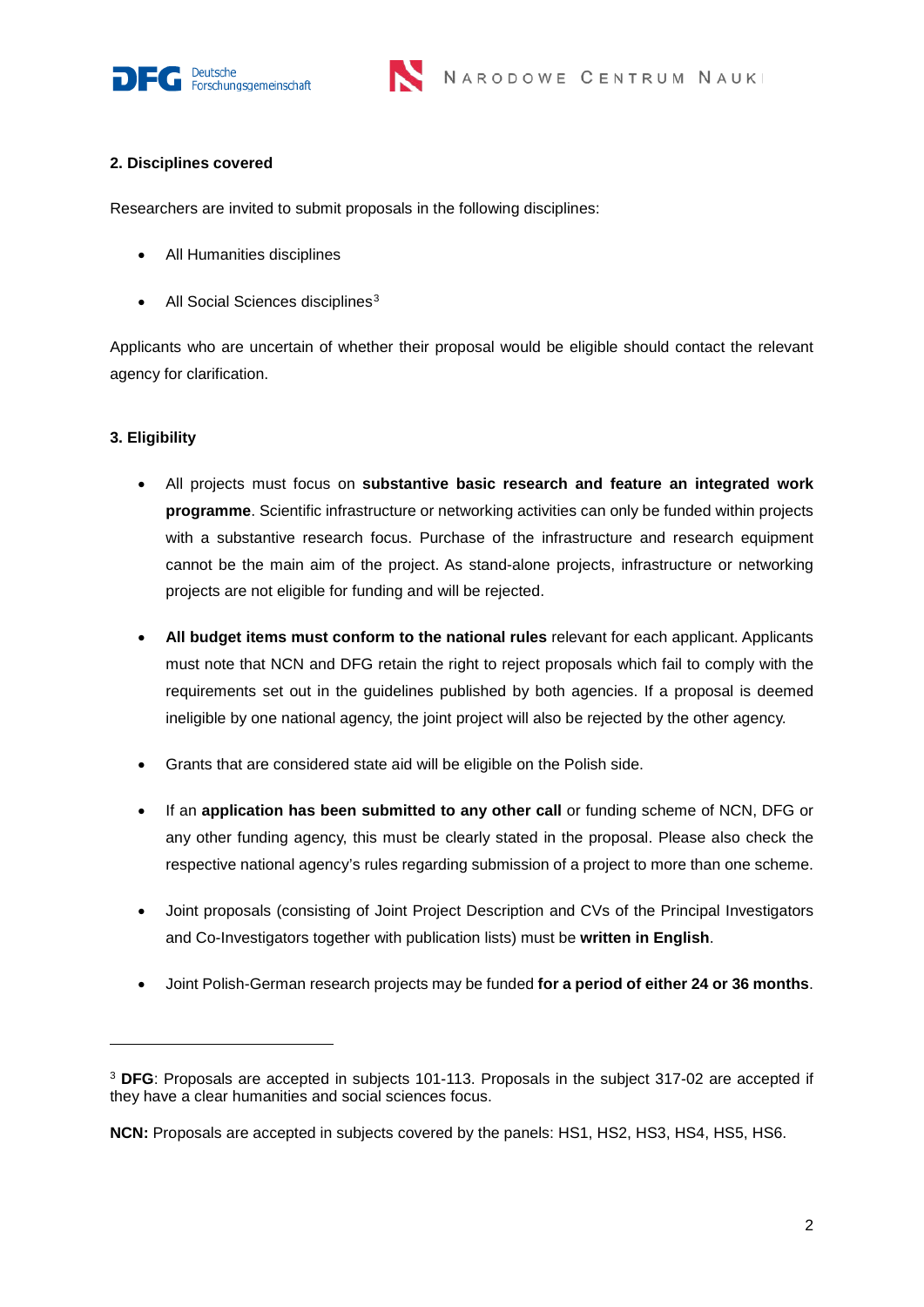



• Research teams that are carrying out or have carried out a research project in "Beethoven 1, 2 or 3" can apply for funding within Beethoven CLASSIC 4.

## **4. Applicants**

Each joint research project must involve a Polish and a German research team. Each team must be led by one Principal Investigator (PI).

• The **DFG´s eligibility rules** can be found in the 'Guidelines Research Grants Programme' (DFG form 50.01):

# [http://www.dfg.de/formulare/50\\_01/50\\_01\\_en.pdf](http://www.dfg.de/formulare/50_01/50_01_en.pdf)

**Cooperation with non-university research institutes:** German researchers from nonuniversity research institutions who have to fulfil their duty to cooperate (Kooperationspflicht) may only submit proposals in cooperation with a partner from a German university. The duty to cooperate is not considered fulfilled if there is only cooperation with a Polish university partner. Please see the 'Guidelines on the Duty to Cooperate' (DFG form 55.01)"

[http://www.dfg.de/formulare/55\\_01/55\\_01\\_en.pdf](http://www.dfg.de/formulare/55_01/55_01_en.pdf)

• The NCN's eligibility rules can be found in the resolution No 98/2020 of Council of NCN of 14/09/2020.

The Polish PI must have at least a PhD degree when submitting a proposal.

Eligible Host Institutions in Poland: NCN proposals may be submitted by entities referred to in Article 27 (1) of the NCN Act, hereinafter referred to as the "applicants" of the NCN Act.

#### **5. Budget and eligible costs**

#### **General requirements:**

- All costs must be eligible according to the national eligibility requirements.
- The EUR budgets of the German and Polish teams, together with a detailed justification of all requested costs, must be included in the Joint Project Description (for this purpose, German applicants should fill out sections: V.1 and V.3. of the JPD and Polish applicants: sections V.2. and V.3. of the JPD).
- Please note that since the Polish part of the project budget cannot be negotiated at any point after the submission of the proposal, an oversized budget may lead to the proposal's rejection.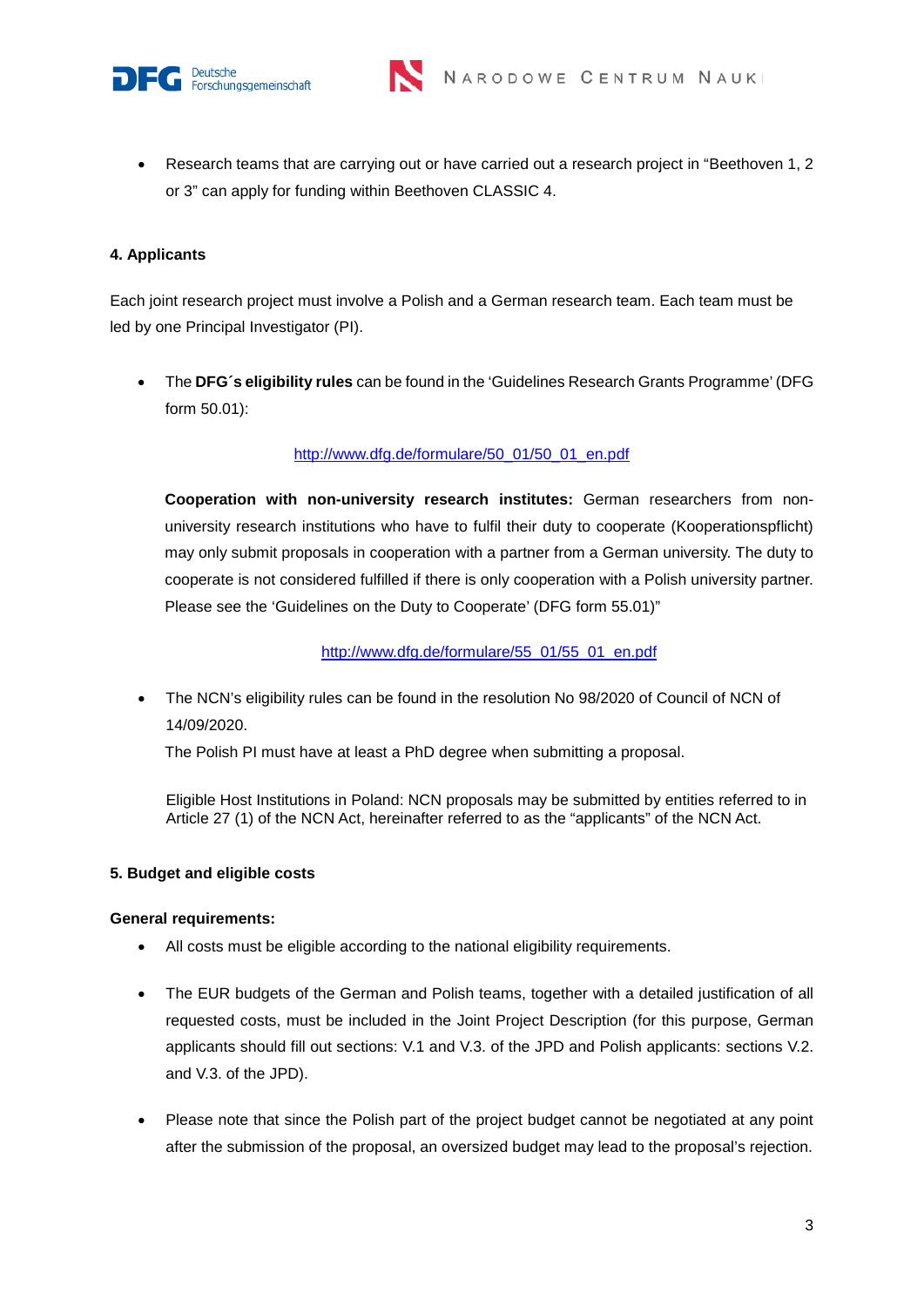



#### **Country specific requirements – Germany:**

- Additionally, German applicants must provide the budget in the elan system.
- The budget provided in the Joint Project Description must equal the budget provided in the elan system.

#### **Country specific requirements – Poland:**

- Additionally, Polish applicants must provide the PLN budget in the ZSUN/OSF system.
- Expenses and the EUR costs of the project implemented by the Polish applicants provided in the Joint Project Description must equal the budget provided in the breakdown of the project's costs in ZSUN/OSF. Severe discrepancies between the EUR budgets in the JPD and PLN budgets in ZSUN/OSF may lead to the rejection of the joint proposal.
- The EUR costs in the JPD must be calculated based on the EUR exchange rate as in the Resolution No 98/2020 of Council of NCN of 14/09/2020 (namely: 1 EUR= 4,4490 PLN).
- The PLN costs in the ZSUN/OSF system and the EUR costs in the JPD must be rounded down to total values.
- The budget for the Polish part of the project must be at least 150,000 PLN; there is no maximum limit for the Polish part of the project. However, the project budget must be justified as regards the subject and scope of research, based on reasonable calculations and must specify the expenditures to be covered by the NCN (eligible costs).
- It is recommended that the budget for the Polish research team is planned in ZSUN/OSF (in PLN) and in the Joint Project Description JPD (in EUR) simultaneously. Justification of the costs planned for the Polish research team in the JPD must be comprehensive, detailed and consistent with justification of the costs in the ZSUN/OSF system. Justification of the costs planned for the Polish research team in a NCN proposal may be copied and pasted from the proposal in the ZSUN/OSF system to section V.2. of the JPD: Polish project part: Specification and justification of funds requested.

For detailed information please see ["Information for Applicants"](https://ncn.gov.pl/sites/default/files/pliki/regulaminy/beethoven_classic_4_IFA_ang.pdf).

#### **6. Submission of proposals**

The joint proposals (consisting of the Joint Project Descriptions and the CVs together with publication lists) must be submitted online to both agencies' respective submission systems, together with all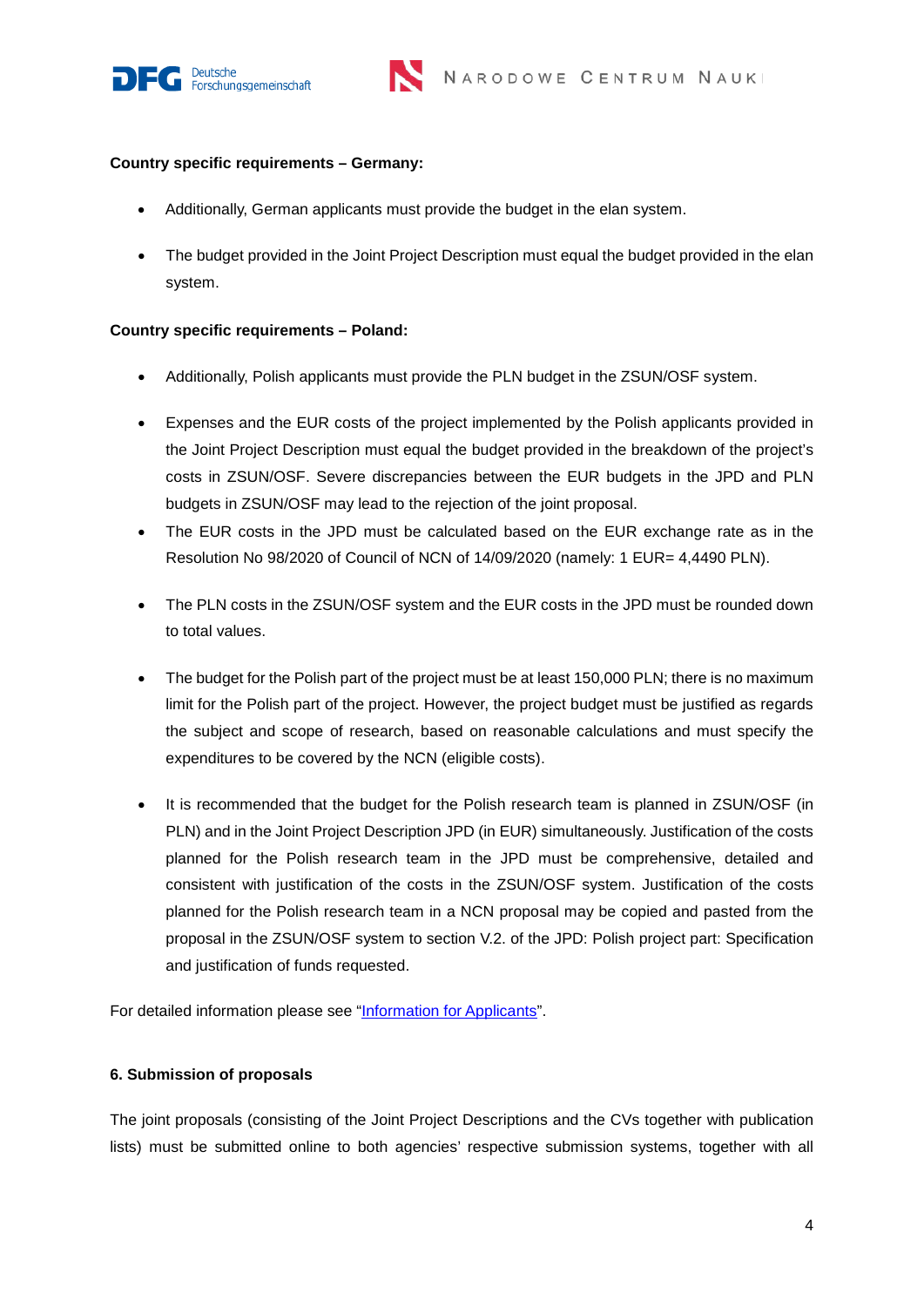



necessary documents conforming to the formal requirements of the respective funding organisation set out in the call documentation.

Joint proposals submitted to both agencies must be identical; a project will be rejected if they differ.

# **The deadline for online submission in both submission systems is 15 December 2020, 16:00 CET. Proposals received after the deadline will not be eligible.**

## **For German applicants:**

- DFG's submission system elan can be found at [http://elan.dfg.de.](http://elan.dfg.de/) Please select the following call in the elan system: "NCN DFG 2021 Humanities and Social Sciences"
- German applicants are responsible for ensuring that they have an active elan account before the submission deadline. Applicants who have not yet registered in elan must do so by **1 December**. Registration requests received after this time cannot be considered.

## **For Polish applicants:**

- NCN's submission system ZSUN/OSF can be found at [https://osf.opi.org.pl](https://osf.opi.org.pl/)
- Information required in the proposal and the attachments to the application are set out in Resolution No. 98/2020 of the Council of the NCN of 14 September 2020 and in the call's announcement.
- Data included in the ZSUN/OSF system should be consistent with information included in the joint proposal (JPD and the CVs together with publication lists).

# **7. Evaluation procedure**

- 1) The applicants' and projects' eligibility will be checked by both NCN and DFG for the Polish and German sides, respectively. The merit-based evaluation is open only to proposals approved as eligible by both agencies.
- 2) As a general rule, in the first review stage, each proposal will be assessed by at least two external referees.
- 3) In the second review stage, each proposal will be evaluated by a joint expert panel. The panel will consist of internationally recognised researchers from the relevant disciplines who are familiar with the two agencies' decision-making procedures.
- 4) The funding recommendations of the expert panels will be subject to approval by the agencies.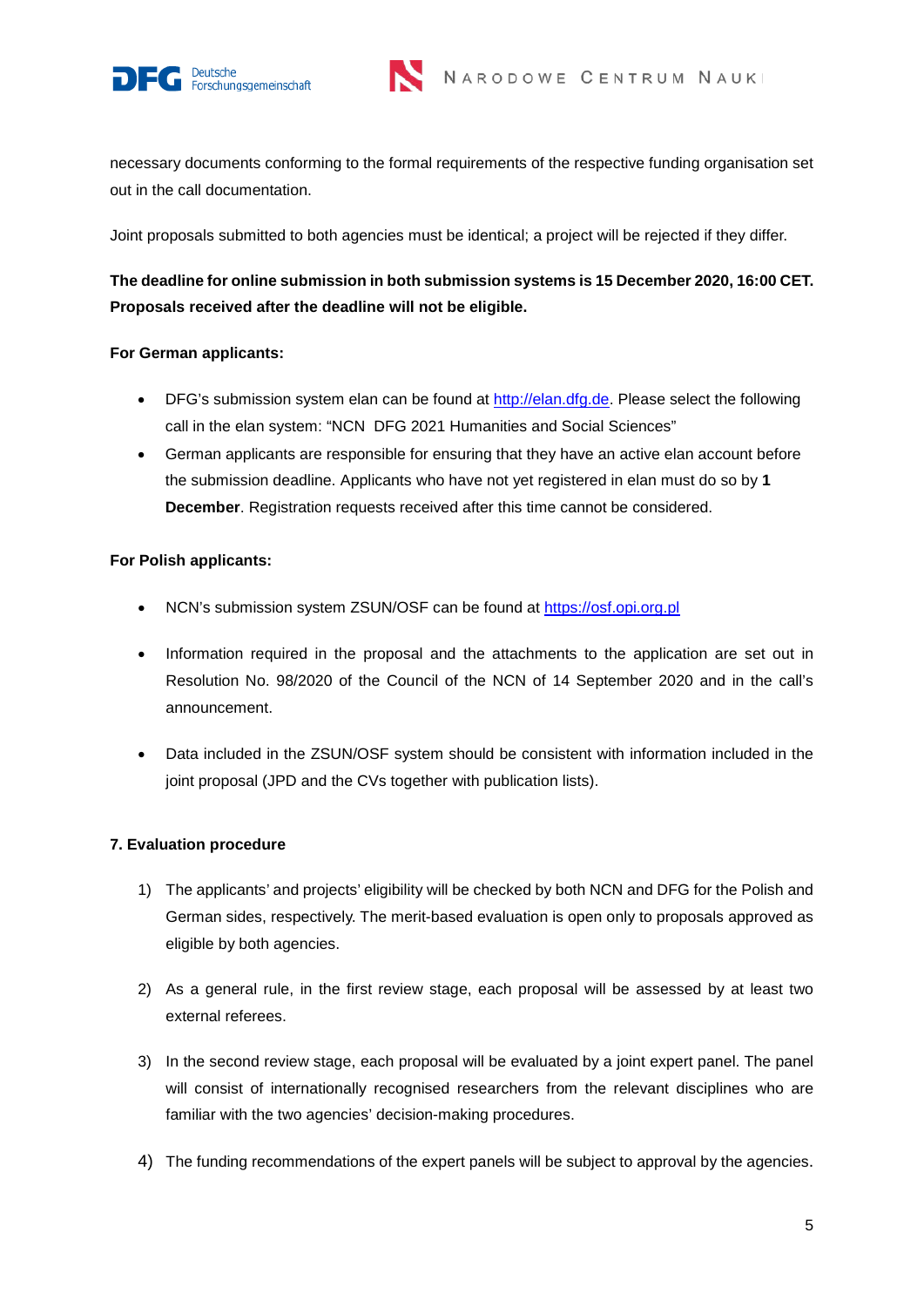



## **8. Criteria**

All project proposals will be assessed against three sets of criteria: 1) qualification of the research team members; 2) academic merits of the research project; and 3) feasibility of the project.

## **1) Qualification of the research team members (40%)**

- Research portfolio of the research team
- Relevant preliminary work
- Previous international cooperation

## **2) Academic merits of the research project (50%)**

- Innovative nature of the project
- Impact of the research project on the academic discipline and international cooperation
- Scientific level of objectives and work programme
- Integrated approach of the project
- Added value of bilateral cooperation

## **3) Feasibility of the project (budget, research facilities and infrastructure) (10%)**

- Assessment of project's feasibility
- Appropriateness of project's budget

#### **9. Tentative Timeline**

| 15 September 2020          | Launch of the call for proposals |
|----------------------------|----------------------------------|
| 15 December 2020           | Submission deadline              |
| December 2020-January 2021 | Eligibility check                |
| February-July 2021         | Peer-review                      |
| Beginning of October 2021  | Results                          |
| From January 2022 on       | Start of joint research projects |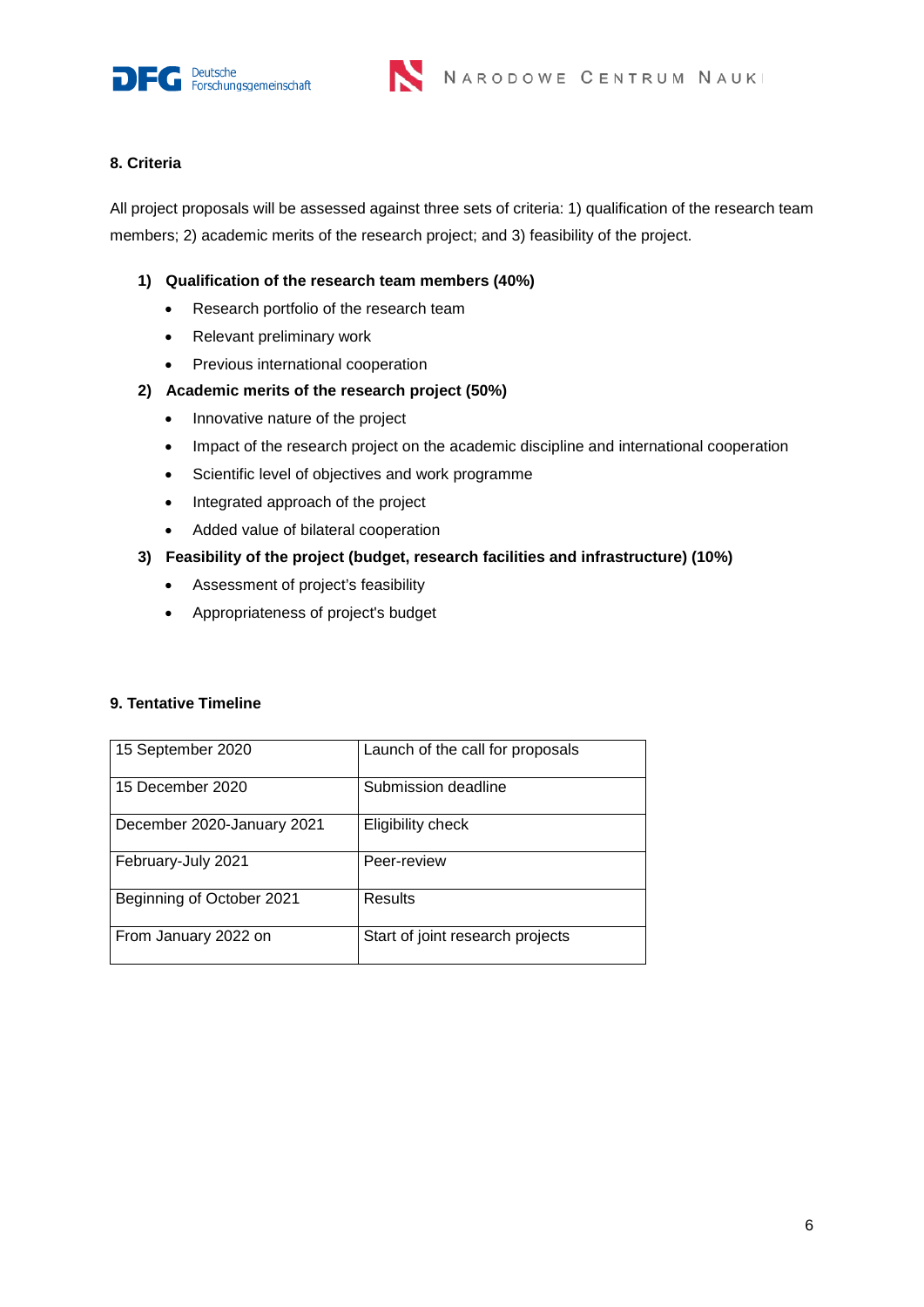



## **10. Call documents**

- *1) Call Text (this document)*
- *2) Joint Project Description Template*
- *3) Information for Applicants*
- *4) Evaluation Sheet for Reviewers*

**For Polish applicants only: call documentation for Polish applicants available [https://ncn.gov.pl/ogloszenia/konkursy/beethoven\\_classic4](https://ncn.gov.pl/ogloszenia/konkursy/beethoven_classic4)**

**For German applicants only: call documentation for German applicants available here:**

- [Beethoven CLASSIC 4 Call Text](http://www.dfg.de/download/pdf/foerderung/internationales/partner/polen/dfg_ncn_2020_beethoven_classic_4_call.pdf) (this document)
- [Beethoven CLASSIC 4 Joint Project Description Template](http://www.dfg.de/download/pdf/foerderung/internationales/partner/polen/dfg_ncn_2020_beethoven_classic_4_jpd_template.rtf)
- [Beethoven CLASSIC 4 Information for Applicants](http://www.dfg.de/download/pdf/foerderung/internationales/partner/polen/dfg_ncn_2020_beethoven_classic_4_info_applicants.pdf)
- [Beethoven CLASSIC 4 Reviewer Evaluation Sheet](http://www.dfg.de/download/pdf/foerderung/internationales/partner/polen/dfg_ncn_2020_beethoven_classic_4_evaluation_sheet.pdf)

Please note that personal data included in BEETHOVEN CLASSIC 4 proposals (in the JPD, CV with publication list and in domestic NCN and DFG proposals) will be processed by the NCN and DFG according to the rules and regulations available under the following links:

- NCN: https://ncn.gov.pl/dane-osobowe?language=en
- DFG: https://www.dfg.de/en/service/privacy\_policy/index.html